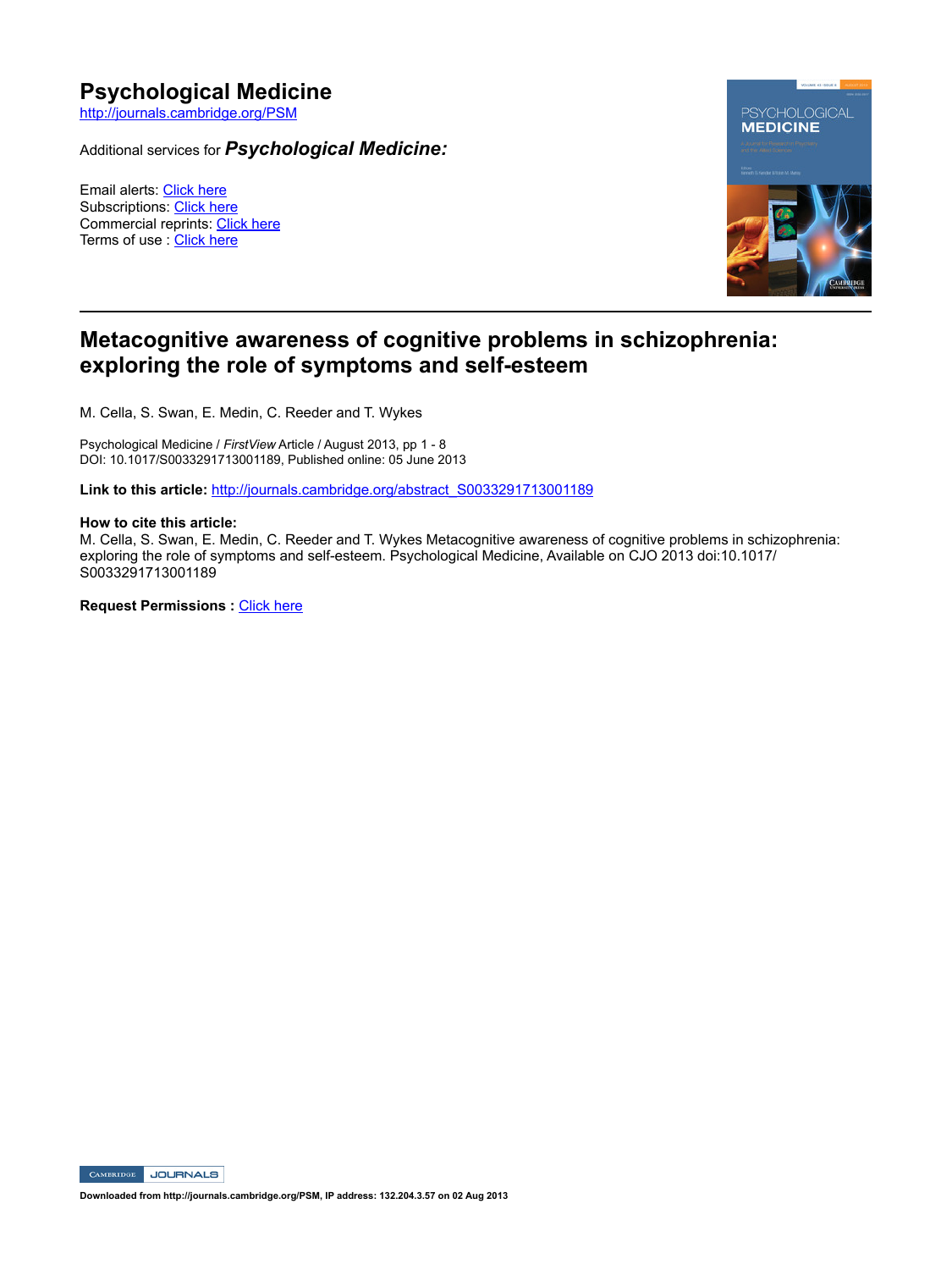# Metacognitive awareness of cognitive problems in schizophrenia: exploring the role of symptoms and self-esteem

## M. Cella\*, S. Swan, E. Medin, C. Reeder and T. Wykes

Institute of Psychiatry, King's College London, UK

Background. People with a diagnosis of schizophrenia have limited metacognitive awareness of their symptoms. This is also evident for cognitive difficulties when neuropsychological assessments and self-reports are compared. Unlike for delusions and hallucinations, little attention has been given to factors that may influence the mismatch between objective and subjectively reported cognitive problems. Symptom severity, and also self-esteem and social functioning, can have an impact on cognitive problem perception and help to explain the gap between objective and subjective cognitive assessments in psychosis.

Method. One-hundred participants with a diagnosis of schizophrenia were recruited and assessed with a comprehensive neuropsychological battery, a measure of awareness of cognitive problems and measures of psychotic symptoms, social and behavioural functioning and self-esteem. Regression was used to investigate the influence of symptoms, social functioning and self-esteem, and patients with different levels of cognitive problem awareness were contrasted.

Results. Simple correlation analysis replicated the lack of association between objective cognitive measures and metacognitive awareness of cognitive problems. However, the results of the regression analyses highlight that self-esteem and negative symptoms predict metacognitive awareness. When significant predictors were controlled, individuals with better awareness had more impaired working memory but higher IQ.

Conclusions. Poor self-esteem and high negative symptoms are negatively associated with metacognitive awareness in people with schizophrenia. Interventions that aim to improve cognition should consider that cognitive problem reporting in people with schizophrenia correlates poorly with objective measures and is biased not only by symptoms but also by self-esteem. Future studies should explore the causal pathways using longitudinal designs.

Received 28 September 2012; Revised 1 May 2013; Accepted 8 May 2013

Key words: Awareness, cognition, metacognition, schizophrenia, self-esteem.

## Introduction

Lack of symptom awareness is a common characteristic in people suffering from schizophrenia (Amador et al. [1993;](#page-6-0) David et al. [2012](#page-7-0)). Research on symptom awareness has traditionally focused on psychotic symptoms, with only more recent research exploring cognition (Aleman et al. [2006\)](#page-6-0). Several reports have highlighted a mismatch between subjective assessments and outcomes from neuropsychological tests (Harvey et al. [2001;](#page-7-0) Stip et al. [2003;](#page-8-0) Medalia & Lim, [2004](#page-7-0); Moritz et al. [2004](#page-7-0); Keefe et al. [2006](#page-7-0); Sanjuan et al. [2006](#page-8-0)). However, some studies have noted that a degree of awareness can be observed in some patients (e.g. Stip et al. [2003;](#page-8-0) Medalia et al. [2008](#page-7-0)). In the attempt to

(Email: matteo.cella@kcl.ac.uk)

elucidate the discrepancies between subjective and performance-based assessments of cognitive problems, some contributions have suggested that general IQ may limit insight in schizophrenia (David et al. [1992](#page-7-0), [1995;](#page-7-0) Rossell et al. [2003\)](#page-8-0). Other studies suggest that cognitive shifting may be more strongly associated with cognitive symptom insight (Cuesta et al. [1995](#page-7-0); Aleman et al. [2006\)](#page-6-0). The relevance of psychopathology to cognitive symptom awareness has also been explored, but the findings are largely inconsistent (Ritsner & Blumenkrantz, [2007;](#page-8-0) De Hert et al. [2009](#page-7-0)). Despite the controversies about which particular domain is associated with cognitive symptoms awareness, there seems to be a consensus in the literature on the relevance of cognitive deficits awareness in people with schizophrenia.

Factors that contribute to poor awareness of cognitive problems are: gender (Cuffel et al. [1996](#page-7-0); Mintz et al. [2003](#page-7-0)), age of onset (Lysaker & Bell, [1995\)](#page-7-0) and lower education levels (Macpherson et al. [1996](#page-7-0);

<sup>\*</sup> Address for correspondence: Dr M. Cella, Department of Psychology, Institute of Psychiatry, King's College London, De Crespigny Park, London SE5 8AF, UK.

The online version of this article is published within an Open Access environment subject to the conditions of the Creative Commons Attribution licence <http://creativecommons.org/licenses/by/3.0/>.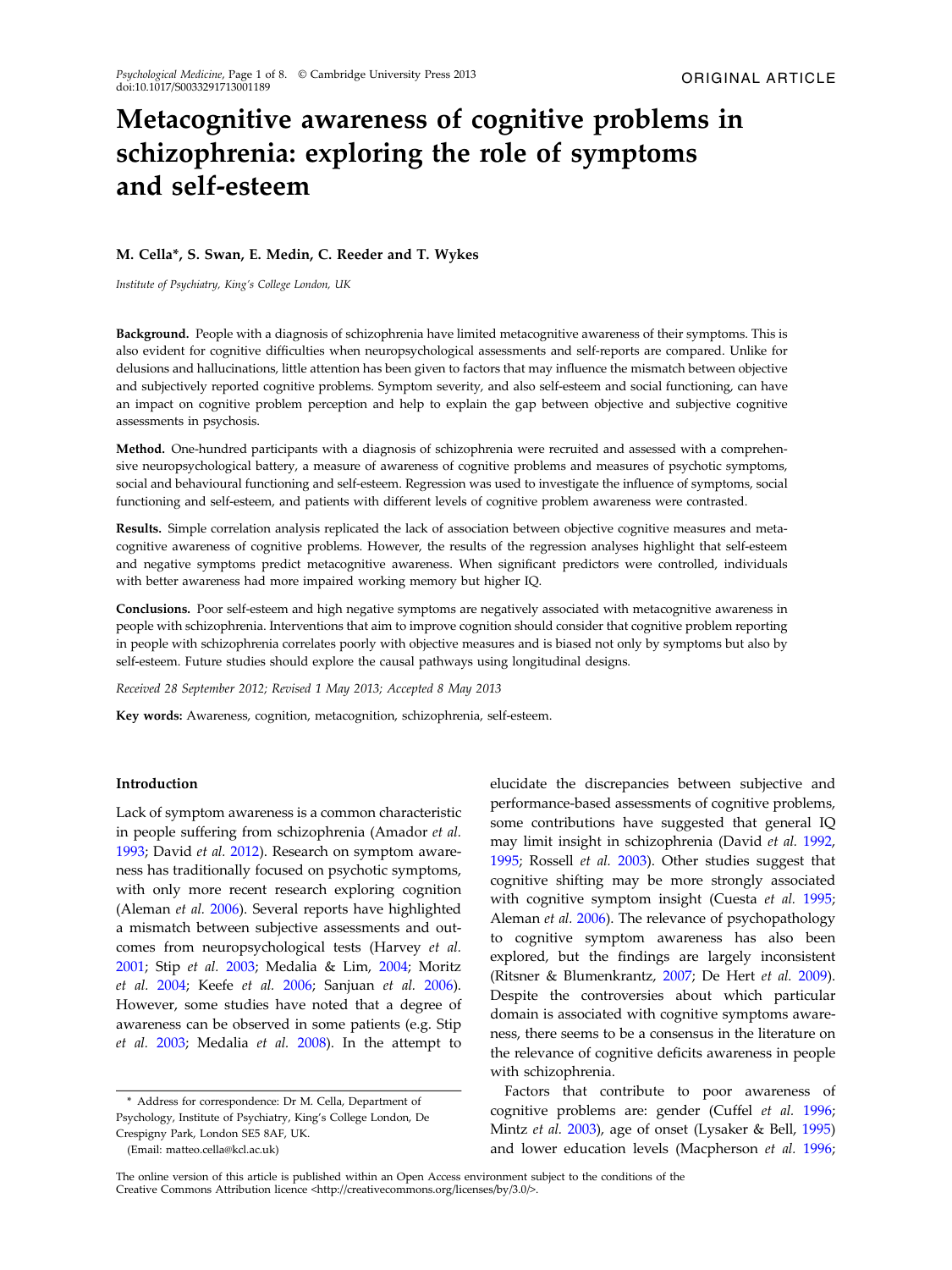Ritsner & Blumenkrantz, [2007](#page-8-0)), but the evidence is not conclusive (e.g. David et al. [1995;](#page-7-0) Goldberg et al. [2001](#page-7-0)). Unlike the other factors mentioned, cognition and low mood have been hypothesized to have a direct relationship with insight. Cognitive problems may, more intuitively, limit awareness simply by influencing the ability to retain and elaborate information (Cooke et al. [2007](#page-7-0)). Alternatively, some authors suggest that depression and poor self-esteem are associated with better insight because poor insight may function as a defence mechanism for depression (McGlashan & Carpenter, [1976\)](#page-7-0). Studies conducted in individuals experiencing a manic episode also suggest that elated mood is associated with poor insight in the context of recovery (Michalakeas et al. [1994](#page-7-0)).

More recently, some researchers have begun to focus on the relationship between metacognition and symptoms insight (Lysaker et al.  $2011a$  $2011a$ ,[b](#page-7-0)). The term metacognition is used to describe a person's reflection about their cognitive processes. Important aspects of metacognition are: monitoring (cognitive functioning evaluation), control (directing and evaluating cognitive and behavioural performance) and knowledge (understanding task difficulty and resources required). Awareness of cognitive problems can be thought of as a form of metacognitive knowledge that can effectively guide the deployment of cognitive resources to a specific task and can provide the necessary knowledge for individuals to access the relevant resources to perform at maximal efficiency (Flavell, [1979](#page-7-0)). Metacognition is traditionally measured with selfassessed measures. In the area of cognitive symptoms several assessment tools have been put forward, with some measures having a specific focus on metacognitive regulation (Beck et al. [2004;](#page-6-0) Koren et al. [2004\)](#page-7-0) and others on metacognitive knowledge (Stip et al. [2003;](#page-8-0) Medalia & Thysen, [2008](#page-7-0)). In this study we have focused on metacognitive knowledge because of its relevance to treatment choices.

Despite the different focus, an assessment of cognitive problems from the point of view of the patient cannot disregard the relevance of factors such as symptoms, illness-related factors, and also self-related factors, as important elements that can influence reporting. Several studies have highlighted the importance of self-related factors and schemas in reflecting on cognitive symptoms (Cuffel et al. [1996;](#page-7-0) Ritsner & Blumenkrantz,  $2007$ ). In particular, a study by Lysaker et al. (2011a) and a review by David et al. ([2012\)](#page-7-0) advanced the possibility of a link between selfesteem and metacognition, with self-esteem being a possible biasing factor for the reporting of symptoms.

The investigation of factors likely to influence the reporting of cognitive problems is clinically relevant. In the context of behavioural interventions targeting

cognitive difficulties, such as cognitive remediation, the subjective report of cognitive difficulties is crucial for goal shaping and therapy engagement (Huddy et al. [2012](#page-7-0)). Engagement in treatment is likely to be more positive if cognitive training is directed towards domains perceived as problematic. However, the mismatch between objective and subjective cognitive problems may lead to treatment that feels irrelevant to the client because it does not match the areas of difficulty perceived as problematic. Additionally, metacognition has been suggested as an important mediator linking cognitive improvement following cognitive remediation with functional outcomes (Wykes & Spaulding, [2011;](#page-8-0) Wykes et al. [2012\)](#page-8-0); with this relationship being found not only in people with schizophrenia but also in individuals with traumatic brain injury (Cicerone et al. [2011\)](#page-6-0).

Previous research has highlighted several factors that may influence symptom awareness. Positive and negative symptoms, level of function in everyday life and also self-esteem have been identified as potentially significant biasing factors for symptoms reporting (Lysaker et al. 2011b; Palmier-Claus et al. [2011](#page-8-0); Cella et al. [2012](#page-6-0); David et al. [2012](#page-7-0)). These factors have mostly been investigated in relation to psychotic features, in particular hallucination and delusion, with cognitive difficulties being largely neglected.

Given the previous literature, we hypothesized that self-esteem, psychotic symptoms and social functioning may play a relevant role in influencing awareness. Being poorly aware of symptoms and social functioning problems may lead individuals with schizophrenia to hold incongruent levels of self-esteem (e.g. where self-esteem is high in the presence of debilitating symptoms and poor social functioning). It is plausible to hypothesize that poor awareness of cognitive problems may be similarly dissociated with self-esteem, as the concept of self-esteem is inherently related to metacognition as it requires individuals to reflect upon their self-worth. No previous study has attempted to explore the role of self-esteem as a predictor of cognitive awareness. It is therefore possible that controlling for self-esteem may remove part of the self-reflective bias that could prevent patients' judgement from being closer to performance-based assessment and uncover associations in domains where the awareness bias is less pronounced.

The current study set out to examine how selfesteem, symptoms and level of function may influence awareness of cognitive problems. In line with previous reports, we expected that there would be a nonsignificant correlation between cognitive performance and cognitive problem awareness (e.g. Stip et al. [2003;](#page-8-0) Medalia & Lim, [2004;](#page-7-0) Medalia & Thysen, [2008](#page-7-0)). However, when controlling for symptoms, self-esteem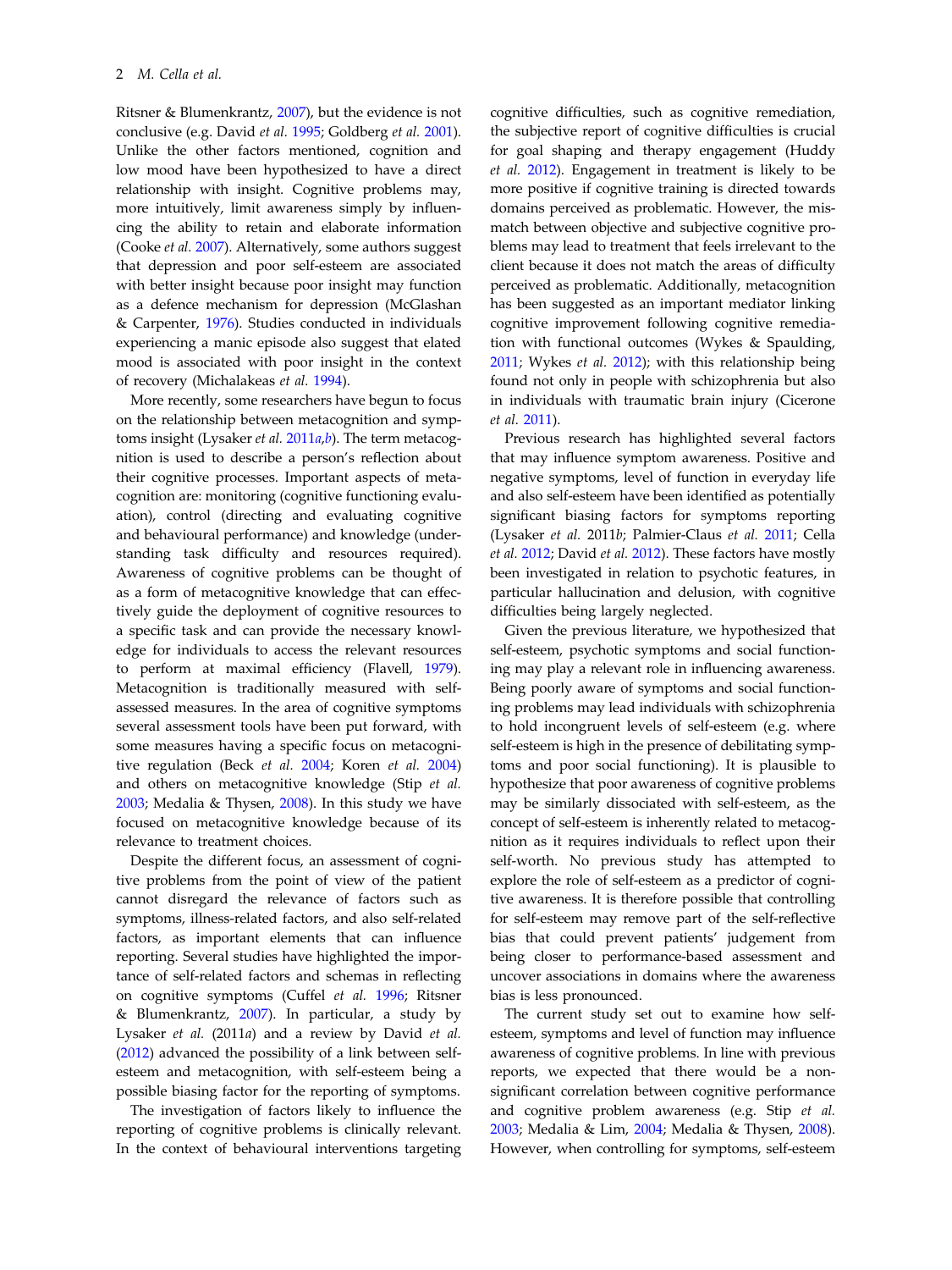and social functioning we expected that a relationship would emerge between subjective and objectively reported cognitive problems.

## Method

## Participants

Participants ( $n=100$ ) were recruited as part of a cognitive remediation study. Inclusion criteria were: age between 18 and 65 years, a DSM-IV diagnosis of schizophrenia or other psychotic disorder and cognitive impairment of 1 standard deviation (S.D.) below the population average in at least four out of eight cognitive domains. Potential participants were excluded if they had a history of learning disability/developmental disorder, a history of organic brain disorder or head trauma or a diagnosis of substance dependence, or if they required the use of an interpreter. Recruitment took place in clinical teams within the South London and Maudsley National Health Service (NHS) Foundation Trust and Sussex Partnership NHS Foundation Trust in the UK.

## Assessment

Subjective Scale to Investigate Cognition in Schizophrenia (SSTICS; Stip et al. [2003\)](#page-8-0)

The SSTICS was used as a measure of awareness of cognitive problems. The questionnaire contains 21 items focusing on: memory, attention, executive functions and praxia. Each item, referring to how often a problem occurs, is rated on a five-point Likert scale ranging from 'never' to 'very often'. A higher score suggests greater awareness of cognitive problems. The scale has good internal consistency ( $\alpha$ = 0.86) and test–retest reliability  $(r=0.8;$  Stip et al. [2003](#page-8-0)). For this study we used the SSTICS problem (SSTICS-P) score. The SSTICS-P score ranges from 0 to 21 and is calculated as the number of items endorsed at the 'very often' or 'often' level on the SSTICS. This score better captures the number of problems that patients are likely to mention in a consultation session and is therefore more clinically relevant.

## Positive and Negative Syndrome Scale (PANSS; Kay et al. [1987\)](#page-7-0)

The scores derived from this measure and used in the analysis were the positive and negative symptom subscales. A higher score on either scale indicates greater symptom severity. All the PANSS raters were trained by an experienced researcher; interview reliability was appropriate and assessed with independent ratings conducted on selected recorded interviews.

## Rosenberg Self-Esteem Scale (RSES; Rosenberg, [1965](#page-8-0))

The RSES was used to provide a measure of participants' self-esteem. A higher total score is indicative of higher self-esteem.

## Social Behaviour Schedule (SBS; Wykes & Sturt, [1986](#page-8-0))

The SBS was used as a measure of participants' social functioning and was completed by a member of each participant's care team on their observations of the participant's functioning over the past month. A higher total score suggests greater difficulty across social functioning domains.

## Objective measures of cognition

Each participant completed a neuropsychological assessment including: the Rey Complex Figure (Meyers & Meyers, [1995\)](#page-7-0), the Wisconsin Card Sorting Task (WCST; Heaton et al. [1993](#page-7-0)), the Hayling Sentence Completion Test (Burgess & Shallice, [1997\)](#page-6-0) and the Digit Span, Digit Symbol Coding, Vocabulary and Block Design from the Wechsler Adult Intelligence Scale – Fourth Edition (WAIS-IV; Wechsler, [2008\)](#page-8-0). Pre-morbid IQ was estimated with the Wechsler Test of Adult Reading (WTAR; Holdnack, [2001\)](#page-7-0).

#### Analysis

#### Data integrity

The Shapiro–Wilk test was used to assess variables' distribution normality and, where normality assumptions were violated, natural logarithmic transformation was performed prior to inclusion in parametric statistics (Sokal & Rohlf, [2012\)](#page-8-0).

## Relationship between subjective and objective assessments

Pearson correlation coefficients were calculated between the SSTICS-P score and the objective measures of cognition to assess the association. A linear, forced entry, regression model was used to specify the contribution of symptoms (i.e. positive and negative), social functioning and self-esteem to SSTICS-P scores. As participants were selected on the basis of their cognitive difficulties, high scores on the SSTICS-P indicate a better metacognitive awareness of problems and low scores indicate poorer metacognitive awareness. To define the relationships to metacognitive awareness more clearly, we defined two groups differing in their metacognitive awareness levels on the STICS-P score distribution: the SSTICS-HP (High Problem) included participants from the top quartile and the SSTICS-LP (Low Problem) included participants from the bottom quartile. The SSTICS-HP and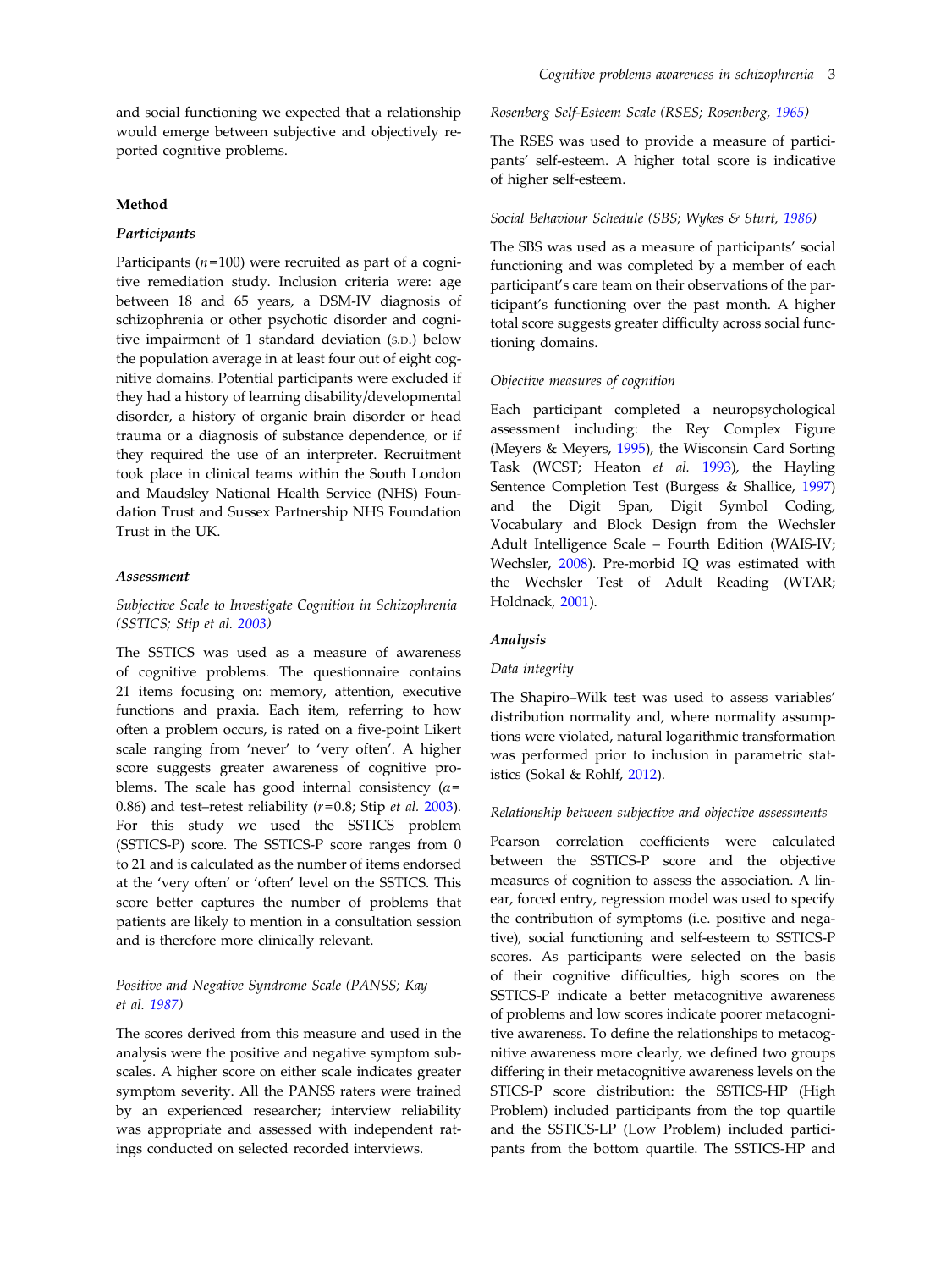STIPS-LP groups were contrasted using an ANCOVA with neuropsychological test performance entered as the dependent variable and factors significantly predicting the SSTICS-P score in the regression entered as covariates. For this analysis cognitive test performance was reported in standardized z scores based on this sample.

## Results

## Demographics

Of the 100 patients recruited for the study, 84 had a DSM-IV diagnosis of schizophrenia and 16 schizoaffective disorder. Table 1 presents demographic characteristics of the participants including premorbid IQ.

## Data integrity

The SSTICS-P mean was 6.7 (S.D. = 5.4) with a variation range of 18 (minimum 0, maximum 18). Skewness was 0.37 and kurtosis was –1.2. The SSTICS-P internal consistency using Cronbach's  $\alpha$  was 0.91.

## Metacognitive awareness and neuropsychological assessment

As expected, there were no significant correlations between the neuropsychological test scores and the SSTICS-P score (all  $p > 0.1$ ) (see Fig. S1).

#### Predictors of metacognitive awareness

With PANSS positive and negative subscales, SBS and RSES entered, the model explained 22% of the SSTICS-P variance  $(F_{1,96} = 5.68, p < 0.0001)$ . The RSES score was the best predictor for the final model  $(\beta = -0.33, p < 0.0001)$ . PANSS negative and total SBS scores made smaller contributions, with significance levels just below and approaching conventional significance threshold respectively (PANSS negative:  $\beta$ =–0.28, p<0.046; SBS:  $\beta$ =0.16, p=0.056). PANSS positive did not contribute significantly ( $\beta$ =0.03, p=0.46).

## Comparing poor versus good awareness

The top quartile (SSTICS-HP) consisted of 24 participants and the bottom quartile (SSTICS-LP) consisted of 26 participants. As expected, the groups differed significantly on the number of problems identified, with mean problems for SSTICS-HP= $13.81$  (s.p.= $2$ ) and for SSTICS-LP=0.31  $(s.D.=0.4)$   $(t_{48}=-32.8,$  $p$ <0.0001). A multivariate ANCOVA was used to examine differences in mean population z scores between the two groups across the neuropsychological domains: working memory (WM); short-term memory

| <b>Table 1.</b> Sociodemographic and clinical characteristics of the |  |  |
|----------------------------------------------------------------------|--|--|
| study population (n=100)                                             |  |  |

| Age, mean (s.p.)                                         | 39.28 (11.33) |
|----------------------------------------------------------|---------------|
| Sex, % male                                              | 63            |
| Marital status, %                                        |               |
| Single                                                   | 82            |
| Married                                                  | 8             |
| Other                                                    | 10            |
| Ethnicity, %                                             |               |
| White                                                    | 41            |
| <b>Black</b>                                             | 46            |
| Asian                                                    | 7             |
| Mixed                                                    | 6             |
| Pre-morbid IQ, mean (s.D.)                               | 93.72 (10.59) |
| Current FSIQ, mean (s.p.)                                | 87.00 (13.69) |
| Years of education, mean (s.p.)                          | 13.29 (2.39)  |
| Employment status, %                                     |               |
| Paid employment                                          | 7             |
| Voluntary work                                           | 18            |
| Student                                                  | 20            |
| Unemployed                                               | 55            |
| Weekly hours in employment, mean (s.p.)                  |               |
| Paid employment $(n=8)$                                  | 14.94 (11.78) |
| Voluntary employment $(n=23)$                            | 6.29(8.93)    |
| Years since first contact with mental health services, % |               |
| <1 year                                                  | 3             |
| $1-5$ years                                              | 16            |
| 5-10 years                                               | 20            |
| $> 10$ years                                             | 61            |
| Years since first admission to hospital, %               |               |
| Never admitted                                           | 8             |
| $<$ 1 year                                               | 1             |
| $1-5$ years                                              | 18            |
| 5-10 years                                               | 20            |
| $> 10$ years                                             | 53            |
| Number of admissions in past 2 years,                    | 0.62(1.01)    |
| mean $(S.D.)$                                            |               |

FSIQ; Full-scale intelligence quotient; S.D., standard deviation.

recall (STR); long-term memory recall (LTR); attention (AT); processing speed (PS); executive function – setshifting (EF-SS); executive function – inhibition (EF-IN); and full-scale IQ (FSIQ). The analysis controlled for self-esteem, PANSS negative score and also SBS total as this variable approached significance level.

The two group profiles are shown in [Fig. 1.](#page-5-0) The SSTICS-HP group had poorer working memory performance than the SSTICS-LP group  $(F_{4,46} = 4.51,$  $p= 0.007$ ,  $\eta^2= 0.23$ ). IQ was higher in those reporting more problems  $(F_{4,46} = 2.9, p = 0.025, \eta^2 = 0.26)$ . Post-hoc ANOVA confirmed higher levels of self-esteem in the SSTICS-LP group  $(F_{1,53} = 4.06, p < 0.0001)$ .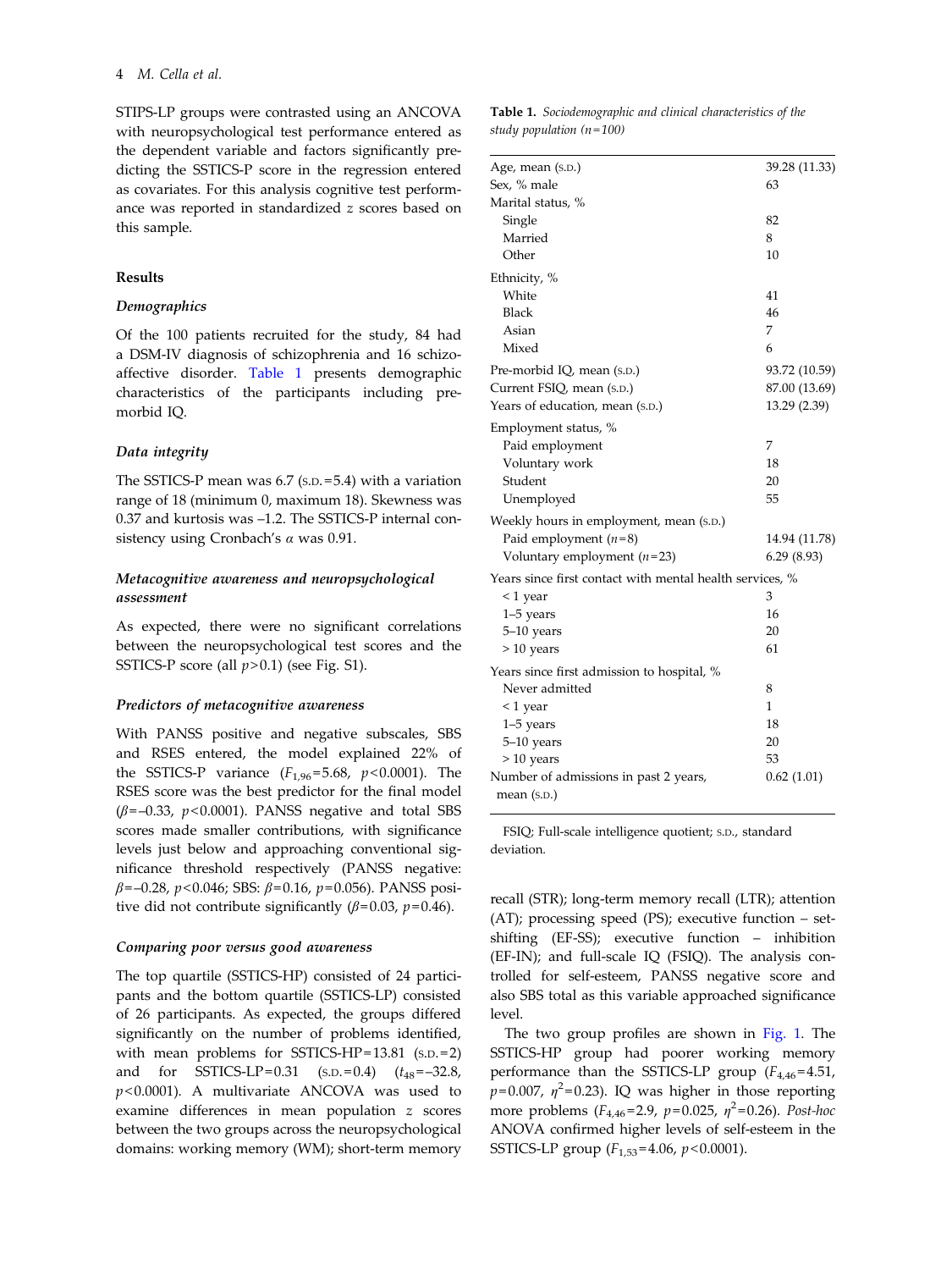<span id="page-5-0"></span>

Fig. 1. Neuropsychological profile (z scores with standard errors) of the Subjective Scale to Investigate Cognition in Schizophrenia Low Problem (SSTICS-LP) and SSTICS High Problem (SSTICS-HP) groups. WM, Working memory; STR, short-term recall; LTR, long-term recall; AT, attention; PS, procession speed; EF-SS, executive function, set-shifting; EF-IN, executive function, inhibition; FSIQ, full-scale IQ.

To further clarify the role of IQ in metacognitive awareness, an ANOVA was carried out to explore the role of IQ change, calculated by subtracting current IQ from pre-morbid IQ. The results show that IQ change did not differ between the SSTICS-HP and SSTICS-LP groups.

#### Discussion

The aim of this study was to explore predictors of poor cognitive problem awareness in schizophrenia. Based on the literature we hypothesized that three factors would be important predictors: self-esteem, social functioning and symptom dimensions.

As hypothesized, the results replicated the mismatch between objective and subjective assessment of cognitive problems. Variance analysis showed that approximately a quarter of the variance in the subjective awareness of cognitive problems can be explained by self-esteem, negative symptoms and social functioning. The strongest predictor was self-esteem, with lower selfesteem values being predictive of better awareness. This result suggests that high self-esteem might only be preserved in the context of denial of cognitive difficulties, a notion that has been proposed in the context of insight and psychotic symptoms (David et al. [2012\)](#page-7-0). This interpretation poses a challenge to interventions aiming to improve metacognitive awareness of problems because change in metacognitive levels may affect selfesteem negatively (Salvatore et al. [2012](#page-8-0)). This is, however, an empirically testable hypothesis that, as far as we know, has not been investigated. Wykes & Reeder

([2005\)](#page-8-0) and, more recently, Wykes & Spaulding (2011) proposed that more strategic approaches to cognitive remediation (rather than just practising tasks) may lead to improvements in metacognition that allow the transfer of cognitive gains to functional outcomes. The evidence so far is that self-esteem does not suffer following cognitive remediation and in some cases improves (Wykes et al. [1999\)](#page-8-0) following strategic cognitive remediation. However, more specific relationships with measures of metacognition have not been explored. An alternative explanation could be that, after many years, patients become used to their cognitive problems, which, unlike psychotic symptoms, tend to fluctuate less. This may lead to a gradual repositioning of individuals' self-esteem levels to upper levels. Individuals who identified themselves as having more cognitive problems had worse working memory performance and better IQ. One explanation might be that awareness of cognitive problems differs from domain to domain and working memory problems may be easier and more obvious to recognize and report. Working memory problems are also marked in the pre-morbid stage of psychosis and feature heavily in family members, suggesting a genetic predisposition (Seidman et al. [2012\)](#page-8-0). Longer experience with memory deficits, and also having experienced difficulties in a period prior to psychotic symptoms onset, may result in better awareness of this problem. This lends support to the hypothesis that awareness for cognitive symptoms in psychosis may be more accurate than that for psychotic symptoms because of their pre-psychotic nature and longer presence.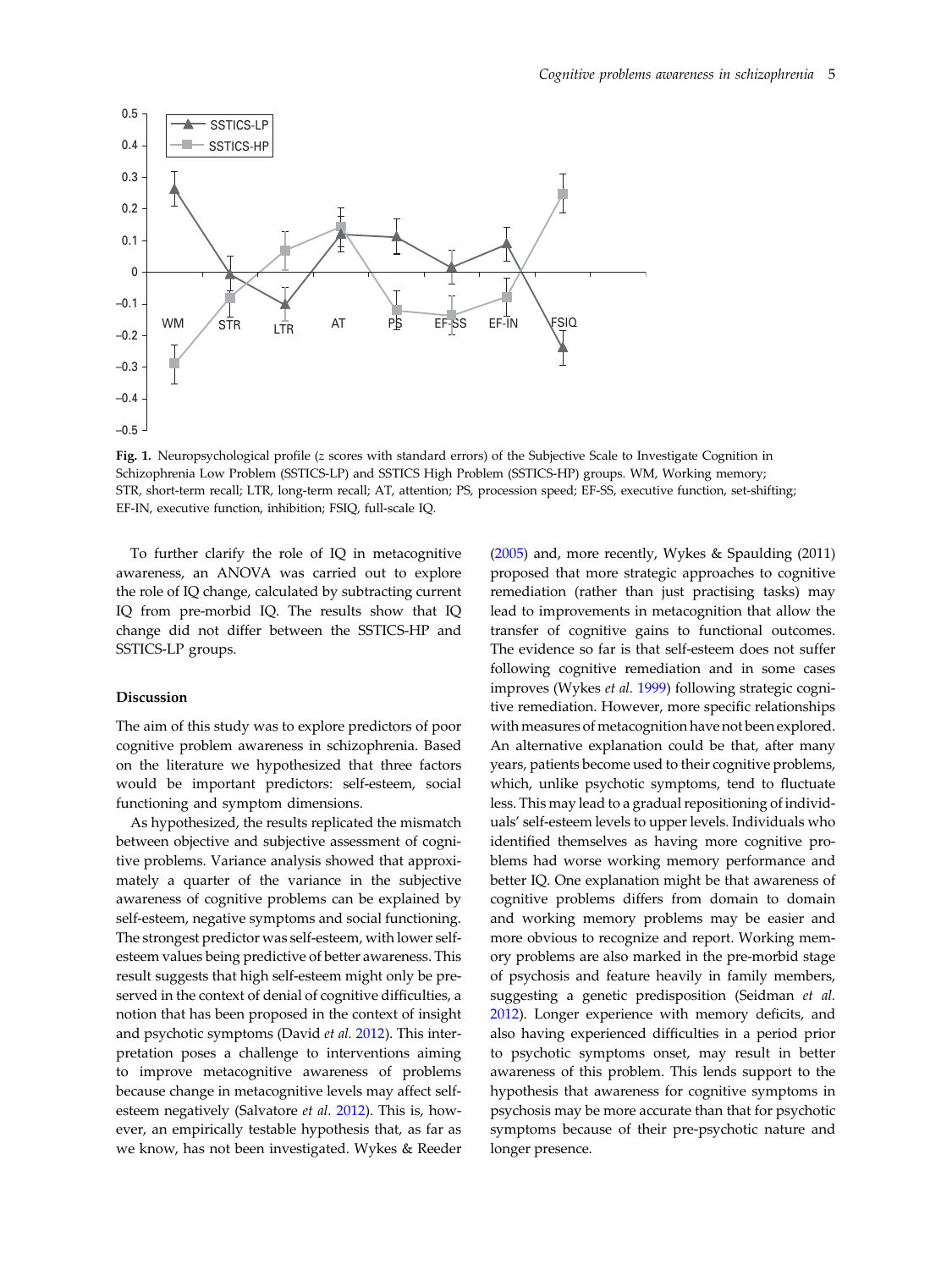<span id="page-6-0"></span>Alternatively, or additionally, the higher IQ scores in those reporting more working memory problems in the higher awareness group may indicate that a certain level of cognitive preservation influences reporting of cognitive symptoms. It seems unlikely that better general cognition would simply correlate with better awareness and many studies have confirmed that other crucial factors such as psychopathology, mood and demographic factors significantly influence this relationship (e.g. Macpherson et al. [1996](#page-7-0); Rossell et al. [2003;](#page-8-0) David et al. [2012](#page-7-0)).

The relationship between self-esteem and metacognitive awareness is of importance for clinical practice and research. Although previous research has shown a positive association between cognitive improvements and self-esteem (e.g. Wykes et al. [1999\)](#page-8-0) in the context of cognitive remediation, a more recent study has shown that this relationship depends largely on clients' awareness of cognitive state changes (Rose et al. [2008\)](#page-8-0). Further evidence, produced in the context of improving general symptom awareness, suggests that higher levels of metacognitive awareness are associated with increased levels of hopelessness and poorer self-esteem (Lysaker et al. [2009](#page-7-0)). Despite the possible negative impact on self-esteem, improvements in metacognitive awareness can have a positive effect on therapeutic engagement. Therapy targeting areas perceived as not problematic by patients are unlikely to be perceived as important and worthy of effort. An improved understanding of cognitive problems, in the context of cognitive remediation, can facilitate the perceived relevance of cognitive tasks and their repetition. Hence, the negative effects on self-esteem should be considered as part of a comprehensive framework in which increased awareness may contribute to improving therapy engagement and perceived meaningfulness of the intervention and in turn reduce drop-outs. However, this is speculation and more research is needed to provide evidence in favour or against this. A recent study by Drake et al. (unpublished observations) suggests that cognitive remediation, purported to improve metacognitive awareness, made subsequent cognitive behavioural therapy (CBT) more efficient in terms of the number of sessions required for the same outcome (i.e. reduction in psychotic symptom).

The exploration of causation in terms of the associations between factors identified here requires alternative designs such as longitudinal or path analysis designs, and treatment studies would be clearly helpful in this context as change in factors following treatment would allow causal hypothesis testing. Direct subjective measures of metacognition are also needed. One method proposed by Koren et al. [\(2004](#page-7-0)) allows the measurement of decisions based (it is assumed) on a clear awareness of performance on the WCST. Although this experimental method has provided interesting data, anecdotal evidence reported by these authors suggests that the decisions made and the participants' subjective awareness might differ.

More generally, future research should investigate the importance of self-esteem as applied to cognitive rehabilitation treatments so that therapy programmes can limit self-esteem reduction in the context of awareness improvement. Evidence suggests that treatment effects are also influenced, to a significant extent, by therapists and it is likely that the extent of change in self-esteem resulting from improved metacognition may be associated with a therapist's experience (Medalia & Richardson, [2005;](#page-7-0) Huddy et al. [2012](#page-7-0)).

## Supplementary material

For supplementary material accompanying this paper visit http://dx.doi.org/10.1017/S0033291713001189.

## Acknowledgements

M.C., C.R. and T.W. acknowledge financial support from the Department of Health through the National Institute for Health Research (NIHR) Specialist Biomedical Research Centre for Mental Health award to the South London and Maudsley NHS Foundation Trust (SLaM) and the Institute of Psychiatry at King's College London.

## Declaration of Interest

None.

## References

- Aleman A, Agrawal N, Morgan KD, David AS (2006). Insight in psychosis and neuropsychological function: meta-analysis. British Journal of Psychiatry 189, 204–212.
- Amador XF, Strauss DH, Yale SA, Gorman JM (1993). Assessment of insight in psychosis. American Journal of Psychiatry 150, 873–879.
- Beck AT, Baruch E, Balter JM, Steer RA, Warman DM (2004). A new instrument for measuring insight: the Beck Cognitive Insight Scale. Schizophrenia Research 68, 319–329.
- Burgess P, Shallice T (1997). The Hayling and Brixton Tests. Test Manual. Thames Valley Test Company: Bury St Edmunds, UK.
- Cella M, Dymond S, Cooper A, Turnbull OH (2012). Cognitive decision modelling of emotion-based learning impairment in schizophrenia: the role of awareness. Psychiatry Research 196, 15–19.
- Cicerone KD, Langenbahn DM, Braden C, Malec JF, Kalmar K, Fraas M, Felicetti T, Laatsch L, Harley JP, Bergquist T, Azulay J, Cantor J, Ashman T (2011).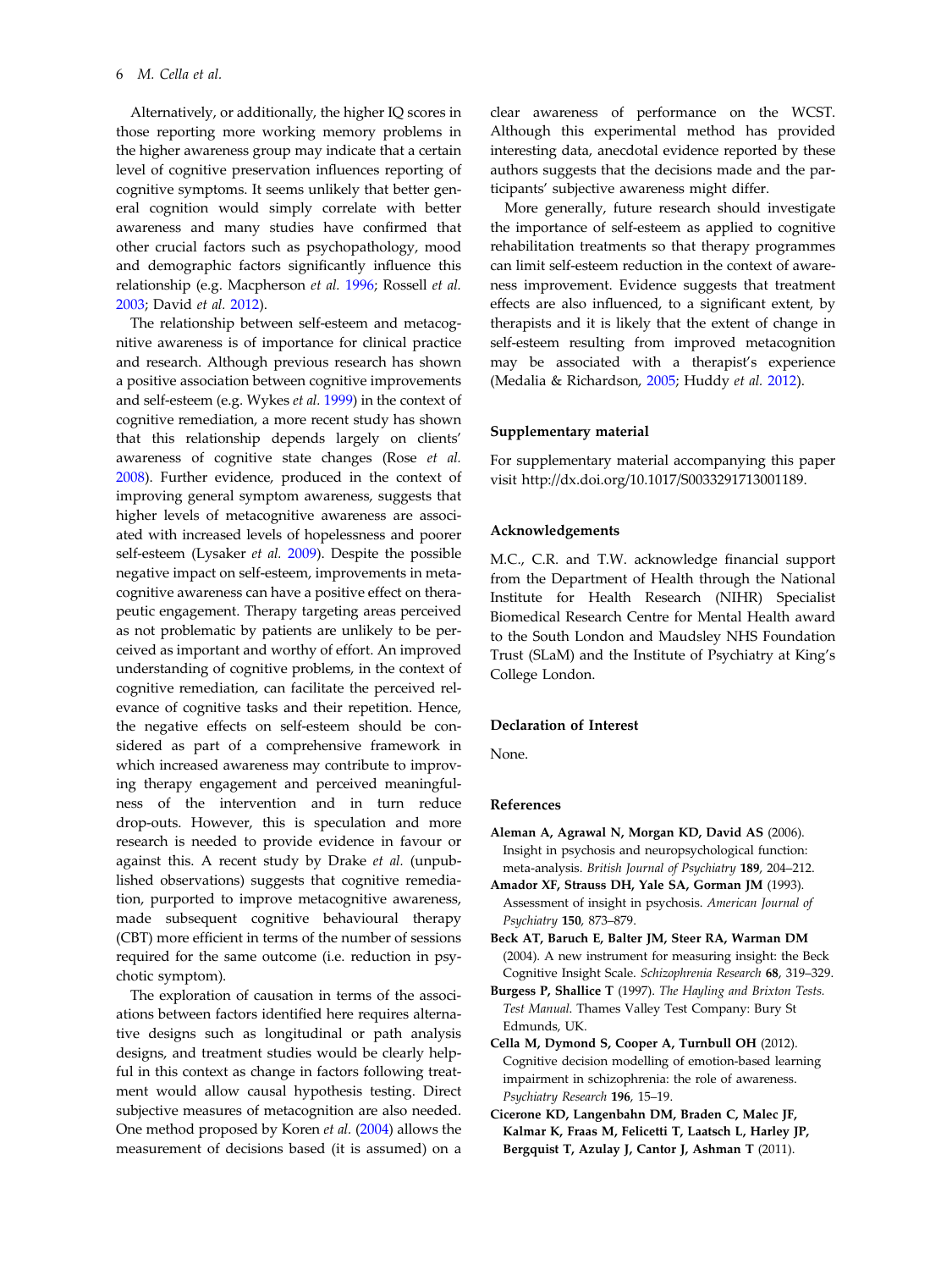<span id="page-7-0"></span>Evidence-based cognitive rehabilitation: updated review of the literature from 2003 through 2008. Archives of Physical Medicine and Rehabilitation 92, 519–530.

Cooke MA, Peters ER, Greenwood KE, Fisher PL, Kumari V, Kuipers E (2007). Insight in psychosis: influence of cognitive ability and self-esteem. British Journal of Psychiatry 191, 234–237.

Cuesta MJ, Peralta V, Caro F, de Leon J (1995). Is poor insight in psychotic disorders associated with poor performance on the Wisconsin Card Sorting Test? American Journal of Psychiatry 152, 1380–1382.

Cuffel BJ, Alford J, Fischer EP, Owen RR (1996). Awareness of illness in schizophrenia and outpatient treatment adherence. Journal of Nervous and Mental Disease 184, 653–659.

David AS, Bedford N, Wiffen B, Gilleen J (2012). Failures of metacognition and lack of insight in neuropsychiatric disorders. Philosophical Transactions of the Royal Society of London. Series B, Biological Sciences 367, 1379–1390.

David A, Buchanan A, Reed A, Almeida O (1992). The assessment of insight in psychosis. British Journal of Psychiatry 161, 599–602.

David A, van Os J, Jones P, Harvey I, Foerster A, Fahy T (1995). Insight and psychotic illness. Cross-sectional and longitudinal associations. British Journal of Psychiatry 167, 621–628.

De Hert MA, Simon V, Vidovic D, Franic T, Wampers M, Peuskens J, van Winkel R (2009). Evaluation of the association between insight and symptoms in a large sample of patients with schizophrenia. European Psychiatry 24, 507–512.

Flavell JH (1979). Metacognition and cognitive monitoring: a new area of cognitive-developmental inquiry. American Psychologist 34, 906–911.

Goldberg RW, Green-Paden LD, Lehman AF, Gold JM (2001). Correlates of insight in serious mental illness. Journal of Nervous and Mental Disease 189, 137–145.

Harvey PD, Serper MR, White L, Parella MJ, McGurk SR, Moriarty PJ, Bowie C, Vadhan N, Friedman J, David KL (2001). The convergence of neuropsychological testing and clinical ratings of cognitive impairment in patients with schizophrenia. Comprehensive Psychiatry 42, 306–313.

Heaton R, Chelune G, Talley J, Kay G, Curtiss G (1993). Wisconsin Card Sorting Test Manual – Revised and Expanded. Psychological Assessment Resources: Odessa, FL.

Holdnack HA (2001). Wechsler Test of Adult Reading: WTAR. Psychological Corporation: San Antonio, TX.

Huddy V, Reeder C, Kontis D, Wykes T, Stahl D (2012). The effect of working alliance on adherence and outcome in cognitive remediation therapy. Journal of Nervous and Mental Disease 200, 614–619.

Kay SR, Fiszbein A, Opler LA (1987). The positive and negative syndrome scale (PANSS) for schizophrenia. Schizophrenia Bulletin 13, 261–276.

Keefe RSE, Poe M, Walker TM, Kang JW, Harvey PD (2006). The Schizophrenia Cognitive Rating Scale: an interview-based assessment and its relationship to cognition, real-world functioning, and functional capacity. American Journal of Psychiatry 163, 426–432.

Koren D, Seidman LJ, Poyurovsky M, Goldsmith M, Viksman P, Zichel S, Klein E (2004). The neuropsychological basis of insight in first-episode schizophrenia: a pilot metacognitive study. Schizophrenia Research 70, 195–202.

Lysaker P, Bell M (1995). Work rehabilitation and improvements in insight in schizophrenia. Journal of Nervous and Mental Disease 183, 103–106.

Lysaker PH, Buck KD, Salvatore G, Popolo R, Dimaggio G (2009). Lack of awareness of illness in schizophrenia: conceptualizations, correlates and treatment approaches. Expert Review of Neurotherapeutics 9, 1035–1043.

Lysaker PH, Dimaggio G, Buck KD, Callaway SS, Salvatore G, Carcione A, Nicolò G, Stanghellini G (2011a). Poor insight in schizophrenia: links between different forms of metacognition with awareness of symptoms, treatment need, and consequences of illness. Comprehensive Psychiatry 52, 253–260.

Lysaker PH, Erickson M, Ringer J, Buck KD, Semerari A, Carcione A, Dimaggio G (2011b). Metacognition in schizophrenia: the relationship of mastery to coping, insight, self-esteem, social anxiety, and various facets of neurocognition. British Journal of Clinical Psychology 50, 412–424.

Macpherson R, Jerrom B, Hughes A (1996). Relationship between insight, educational background and cognition in schizophrenia. British Journal of Psychiatry 168, 718–722.

McGlashan TH, Carpenter WT (1976). Postpsychotic depression in schizophrenia. Archives of General Psychiatry 33, 231–239.

Medalia A, Lim R (2004). Self-awareness of cognitive functioning in schizophrenia. Schizophrenia Research 71, 331–338.

Medalia A, Richardson R (2005). What predicts a good response to cognitive remediation interventions? Schizophrenia Bulletin 31, 942–953.

Medalia A, Thysen J (2008). Insight into neurocognitive dysfunction in schizophrenia. Schizophrenia Bulletin 34, 1221–1230.

Medalia A, Thysen J, Freilich B (2008). Do people with schizophrenia who have objective cognitive impairment identify cognitive deficits on a self report measure? Schizophrenia Research 105, 156–164.

Meyers J, Meyers K (1995). Rey Complex Figure and Recognition Trial: Professional Manual. Psychological Assessment Resources: Odessa, FL.

Michalakeas AS, Skoutas C, Charalambous A, Peristeris A, Marinos V, Keramari E, Theologou A (1994). Insight in schizophrenia and mood disorders and its relation to psychopathology. Acta Psychiatrica Scandinavica 90, 46–49.

Mintz AR, Dobson KS, Romney DM (2003). Insight in schizophrenia: a meta-analysis. Schizophrenia Research 61, 75–88.

Moritz S, Ferahli S, Naber D (2004). Memory and attention performance in psychiatric patients: lack of correspondence between clinician-rated and patient-rated function with neuropsychological test results. Journal of the International Neuropsychological Society 10, 623–633.